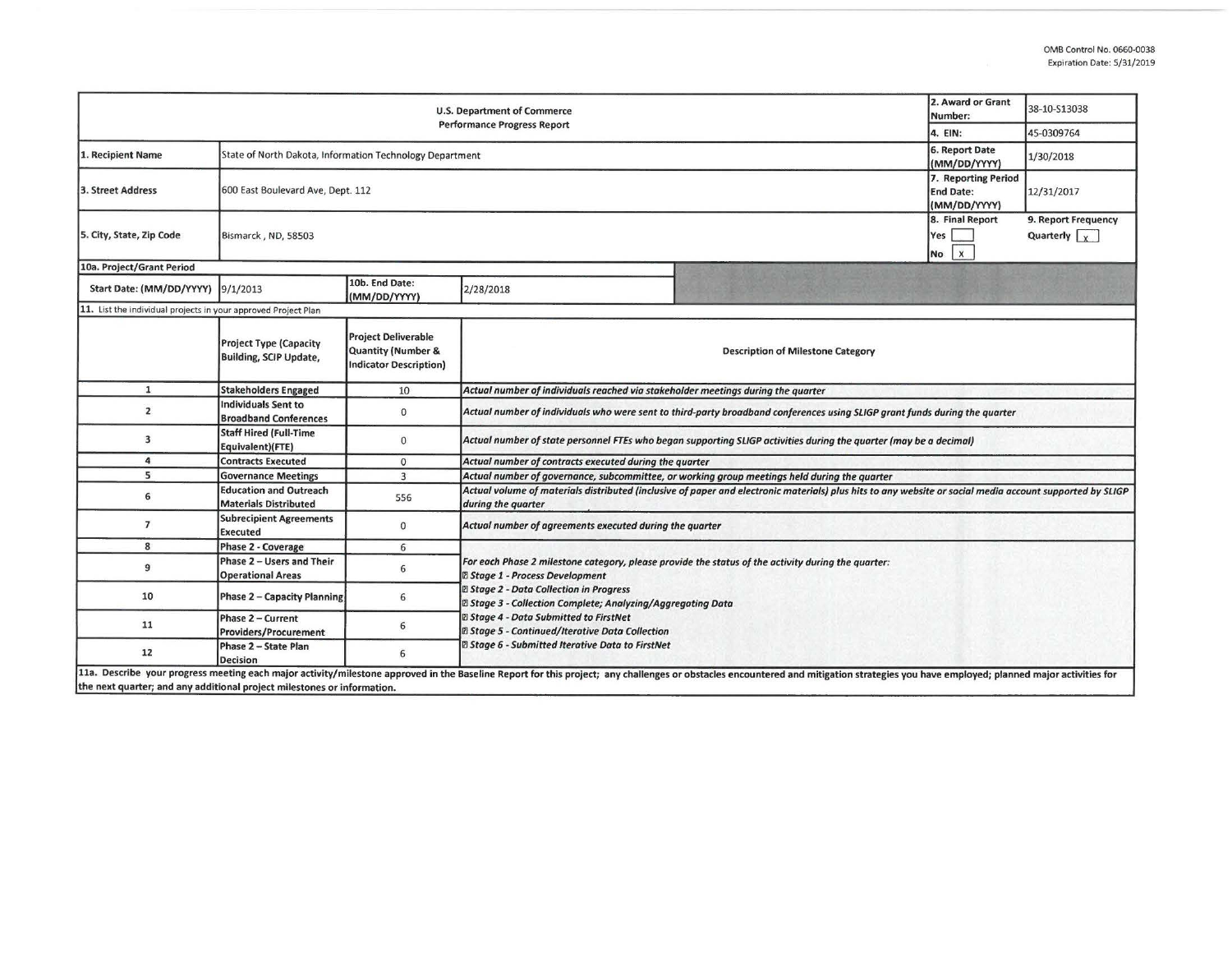Stakeholder Meetings - Convened one meeting with State Plan reviewers to discuss the final plan, collect comments on the documentation provided, and review inputs and recommendations to be submitted to the SPOC.

Broadband Conferences - No broadband conferences attended this quarter.

X.

**Staff Hires - No new hires this quarter.** 

Governance Meetings - Statewide Interoperabiltiy Executive Committee (SIEC) convened on three occassions to discuss FirstNet The Committee endorsed final recommendations to the SPOC and Governor for their consideration. Ad the Committee reviewed and endorsed SCIP updates incorporating FirstNet into the State document in accordance with grant criteria.

Education and Outreach - North Dakota experienced 556 visits to our ND FirstNet websites resulting in 367 unique page views.

Phase 2 Coverage - NO CHANGE. Iterative data submitted to FirstNet September 30, 2016 based on a call for optional submissions.

Phase 2 Users & Operational Areas - NO CHANGE. Iterative data submitted to FirstNet September 30, 2016 based on a call for optional submissions.

Phase 2 Current Providers/Procurement - NO CHANGE. Iterative data submitted to FirstNet September 30, 2016 based on a call for optional submissions.

Phase 2 State Plan Decision - ND FirstNet and the SPOC submitted recommendations to the Governor on the Final State Plan. The Governor's office and the SPOC met with representatives of FirstNet and AT&T to discuss the prop Plan and plan changes. As a result of the discussions, Governor Burgum formally opted in on behalf of the State of North Dakota on December 22, 2017.

11b. If the project team anticipates requesting any changes to the approved Baseline Report in the next quarter, describe those below. Note that any substantive changes to the Baseline Report must be approved by the Depart Commerce before implementation.

The project team will be reviewing the overall approved budget for the remainder of the grant with the intent to assess shifting funds away from tasks underutizing funds toward additional personnel funding for key personne has not yet been made on the need to shift dollars.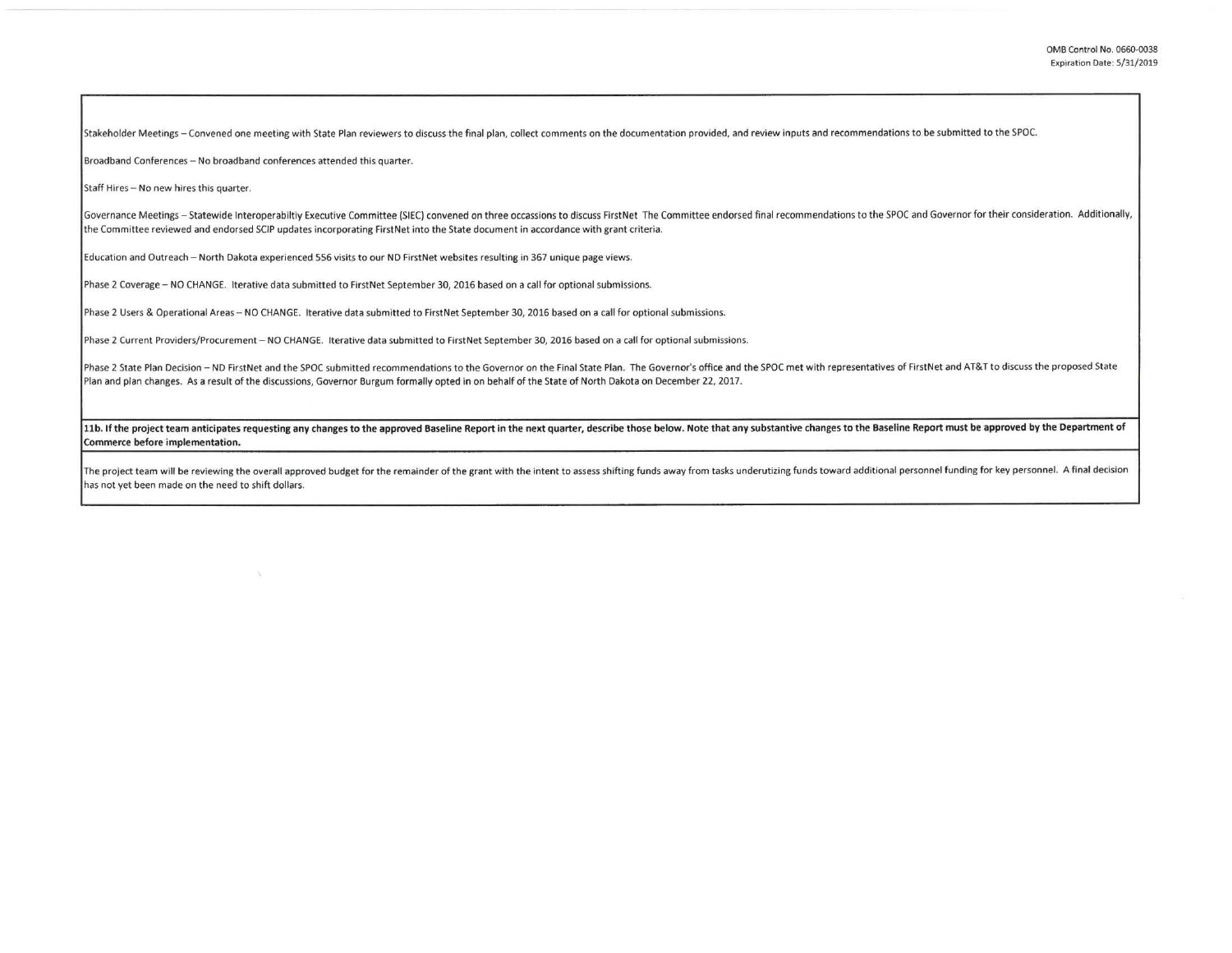llc. Provide any other information that would be useful to NTIA as it assesses this project's progress.

The State Plan review team and SIEC have all been provided access to the restricted version of the final state plan for North Dakota. After considering all options and discussing the FirstNet proposed plan with the Federal Governor publically opted the State into the program's RAN. Additionally, the State completed the update of the State Communications Interoperability plan incorporating FirstNet considerations into the document

## lld. Describe any success stories or best practices you have identified. Please **be as** specific as possible.

Implementation of the Statewide Governance program allowing for transparency and participation at all levels of Government.

**12. Personnel** 

12a. If the project is not fully staffed, describe how any lack of staffing may impact the project's time line and when the project will be fully staffed.

| <b>Job Title</b>                                                                                                                      | FTE%                       |  | Project (s) Assigned                                                            |                      |                               |                   |                 |                                         |                                          |
|---------------------------------------------------------------------------------------------------------------------------------------|----------------------------|--|---------------------------------------------------------------------------------|----------------------|-------------------------------|-------------------|-----------------|-----------------------------------------|------------------------------------------|
| Program Manager                                                                                                                       | 50                         |  | Development of program activites and oversight of Subcontractors                |                      |                               |                   |                 |                                         | No Change                                |
| <b>Project Sponsor</b>                                                                                                                | 9                          |  | Oversight of Program Manager and Subrecipient, steering of project              |                      |                               |                   |                 |                                         | No Change                                |
| CIO                                                                                                                                   | $\Omega$                   |  | Oversight of project, interface with Governor's Office                          |                      |                               |                   |                 |                                         | No Change                                |
| CFO                                                                                                                                   | $\Omega$                   |  | No Change<br>Oversight of financial planning, tracking, and reporting practices |                      |                               |                   |                 |                                         |                                          |
| Accountant                                                                                                                            | $\Omega$                   |  | Execution of financial tracking, and reporting practices                        |                      |                               |                   |                 | No Change                               |                                          |
| Project Management Specialist                                                                                                         | 14                         |  | Management of project management processes                                      |                      |                               |                   |                 |                                         | No Change                                |
| Procurement Officer                                                                                                                   | $\Omega$                   |  | Develop, implement, and oversight of contract for subrecipient services         |                      |                               |                   |                 |                                         | No Change                                |
| 13. Subcontracts (Vendors and/or Subrecipients)                                                                                       |                            |  |                                                                                 |                      |                               |                   |                 |                                         |                                          |
| 13a. Subcontracts Table - Include all subcontractors. The totals from this table must equal the "Subcontracts Total" in Question 14f. |                            |  |                                                                                 |                      |                               |                   |                 |                                         |                                          |
| Name                                                                                                                                  | <b>Subcontract Purpose</b> |  | Type<br>(Vendor/Subrec.)                                                        | RFP/RFQ Issued (Y/N) | Contract<br>Executed<br>(Y/N) | <b>Start Date</b> | <b>End Date</b> | <b>Total Federal Funds</b><br>Allocated | <b>Total Matching Funds</b><br>Allocated |
| Televate, LLC                                                                                                                         | <b>SLIGP Support</b>       |  | Vendor                                                                          | v                    | Y                             | 10/15/2013        | 12/31/2018      | \$769,076                               | \$0.00                                   |
| Agency MABU                                                                                                                           | Design report              |  | Vendor                                                                          | N                    | Y                             | 4/1/2014          | 5/1/2014        | \$373.53                                | \$0.00                                   |
|                                                                                                                                       |                            |  |                                                                                 |                      |                               |                   |                 |                                         |                                          |
|                                                                                                                                       |                            |  |                                                                                 |                      |                               |                   |                 |                                         |                                          |
| 13b. Describe any challenges encountered with vendors and/or subrecipients.                                                           |                            |  |                                                                                 |                      |                               |                   |                 |                                         |                                          |
|                                                                                                                                       |                            |  |                                                                                 |                      |                               |                   |                 |                                         |                                          |